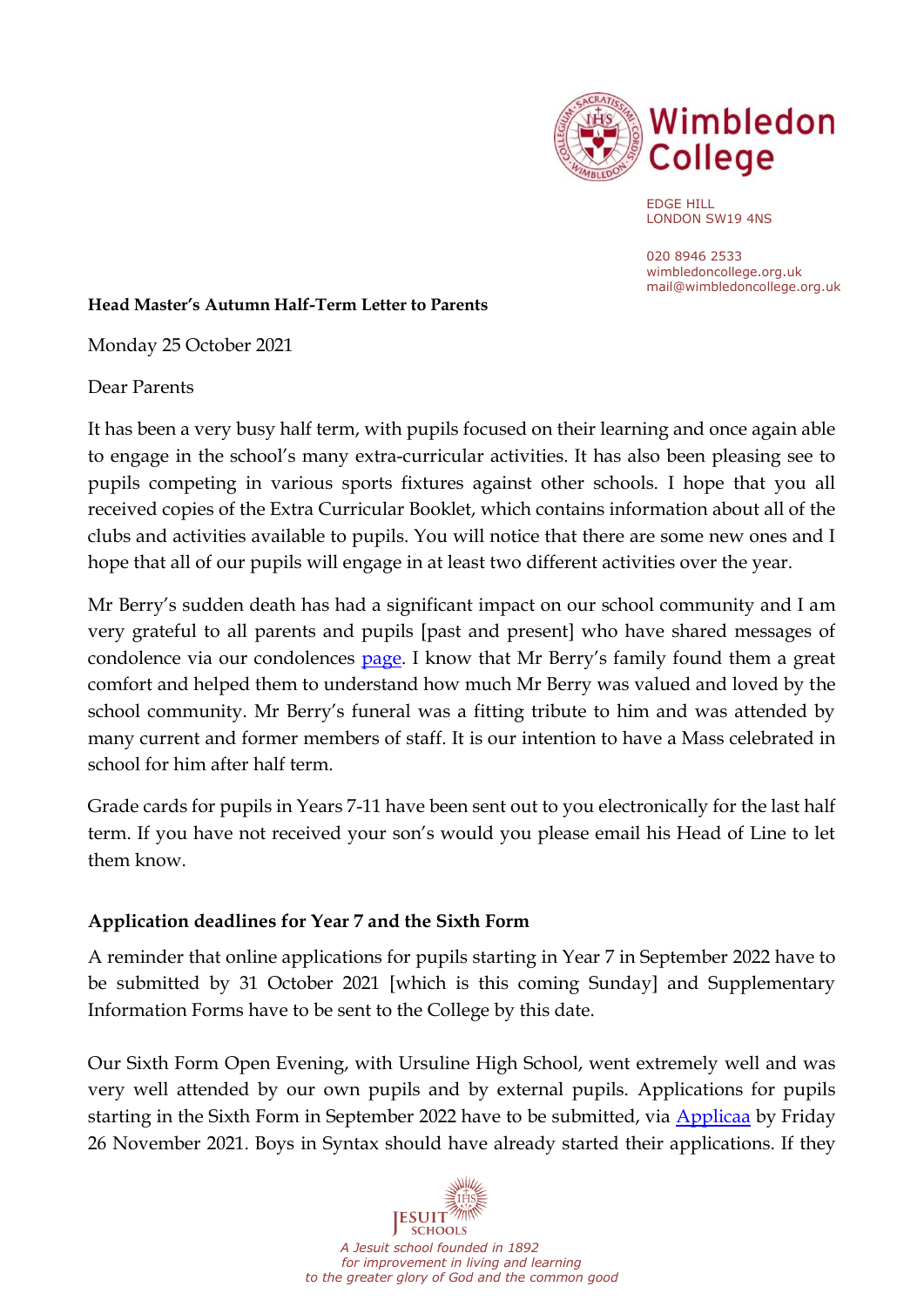have not done so there is a link to Applicaa available on the College website. [\[https://www.wimbledoncollege.org.uk/page/?title=Sixth+Form+Admissions&pid=108\]](https://www.wimbledoncollege.org.uk/page/?title=Sixth+Form+Admissions&pid=108)

## **Covid 19**

I hope that you are all well as we continue to face an increase in the number of Covid-19 cases again. As I am sure you have seen the Government is indicating that they believe that this number will continue to increase. It is important therefore to maintain all of our precautions to minimise the transmission of Covid-19.

I ask that, in line with Government guidance, your son[s] continue to undertake their twice weekly LFD tests over half term and that they move next weekend's test to Monday 1 November which is the day before they return to school.

Over the last half term, we have had a number of positive cases among both pupils and staff all of whom have received positive results from their LFD tests. I am conscious that the number of tests being reported has dropped off and I urge all parents to ensure that their sons are taking the test regularly and reporting the result.

In addition to this testing we will continue to maintain our precautions in school. Pupils must continue to wash/sanitise their hands on a regular basis throughout the school day and are encouraged to follow the 'Catch it, Bin it, Kill it' Campaign to help reduce the spread of the virus.

I am conscious that there are a number of pupils who are still coming to school without water bottles. We continue to encourage boys not to share drinks bottles and the water fountains remain switched off. Please ensure that your son does have his own water bottle, which he is able to refill at various points around the school.

I also bring the Government's campaign to vaccinate as many people as possible, including 12 to 15 year olds, to your attention. As you know vaccinations took place in school this half term, however a number of pupils were not able to receive their vaccination as parents had either not completed the online consent form or missed the deadline for doing so. Within Merton and other local boroughs additional venues have been made available where appointments can be made to receive the vaccination. A link to the South West London NHS vaccination service is below. You will see on this that 12-15 year olds have to book via the National Booking System.

[https://swlondonccg.nhs.uk/covid/where-can-you-get-vaccinated/vaccination-walk-in](https://swlondonccg.nhs.uk/covid/where-can-you-get-vaccinated/vaccination-walk-in-clinics/)[clinics/](https://swlondonccg.nhs.uk/covid/where-can-you-get-vaccinated/vaccination-walk-in-clinics/)

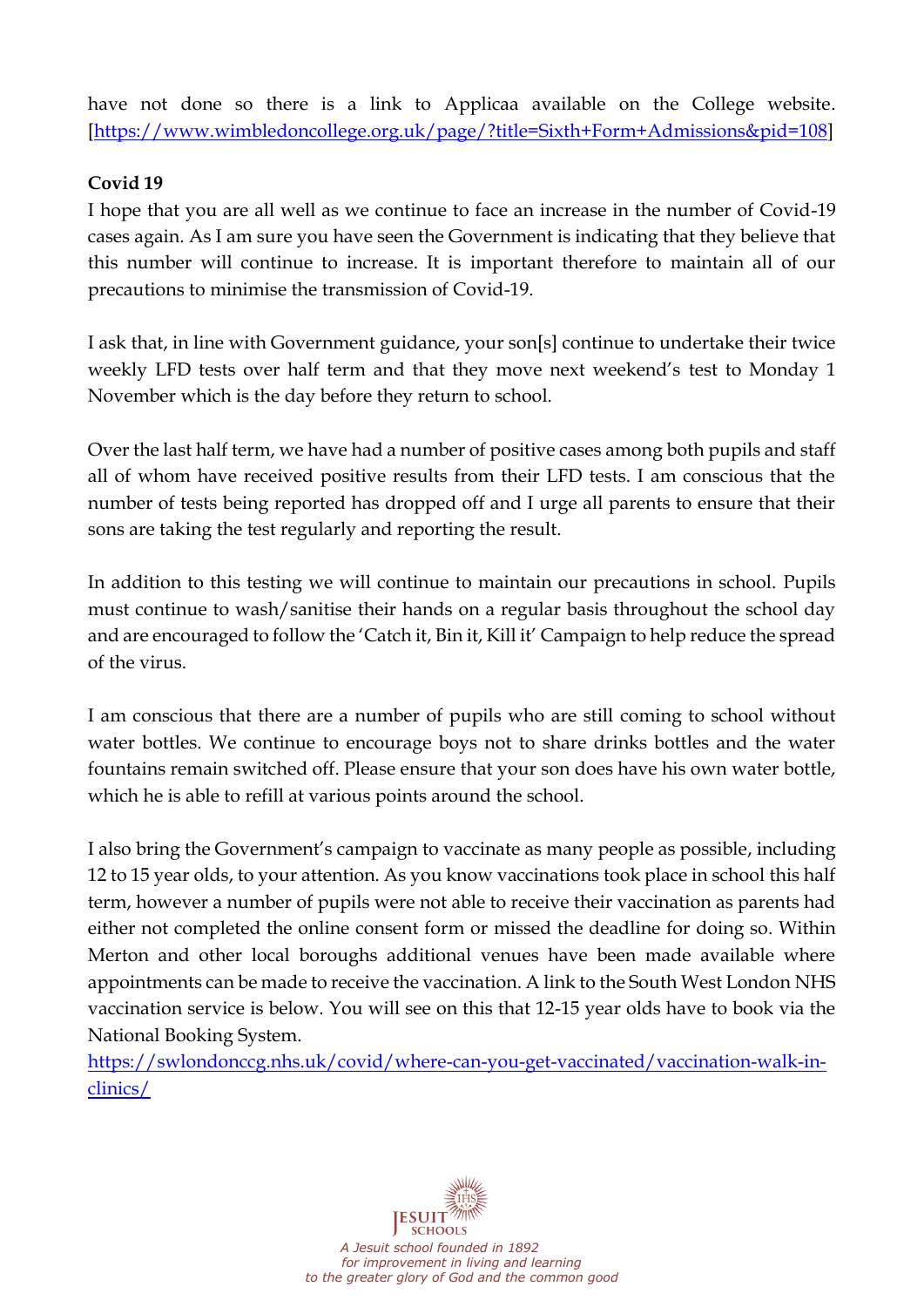## **St Cecilia's Concert**

We are pleased to announce that our St Cecilia's Concert will be held on Monday 22nd November at 7pm. The first half of the concert will be held in the chapel and will be a performance of Faure's *Requiem* by the Wimbledon College Choir*.* The second half of the concert will be held in the school hall and will involve performances from various school ensembles including our new Swing Band. Entrance will be free of charge and the concert is expected to finish by 9pm.

# **Oliver – School production**

Our Easter production this year will be Lionel Bart's much loved musical adaption of Dickens' *Oliver Twist*. Auditions will be held on Wednesday 3rd and Friday 5th November. All are welcome as there are many parts available for both younger and older boys as well as those keen on being involved in the technical side of the production.

### **Drama**

The Drama Department is very pleased to have been invited to join with King's College Wimbledon, and three other local schools, in their partnership production *The One Thousand and One Nights*, based on the Middle Eastern folk tales told by Scheherazade. We are creating our part of the performance in collaboration with King's, and it will be brought together with the other schools on 25th March 2022. There are still places available to take part if your son would like to join us, and it is open to all year groups.

### **Football**

Having been over 18 months since the College have been able to field a competitive football fixture, it has been great to see positive results in the Surrey cup this half term. With the 1st XI, U15 and U13's successfully winning their first round fixtures ensuring the College's 100% record moving into the next half term.

We have also seen fantastic participation in the U12 and U13's football trials this half term and during the morning training sessions for those competing in the Surrey cup.

We look forward to seeing the representative teams continue to progress in the Surrey cup and participation levels to grow into the start of the Football season in the Spring term. A big thank you to those staff who have been running the morning training sessions and trials for their Surrey cup teams this half term.

### **COP 26**

As I sure that you are aware COP 26 starts this coming weekend and pupils at the College have been engaged in raising awareness of the need for us all to consider how we can make changes to our lifestyle in the face of climate change. Our pupils took part in the Jesuit